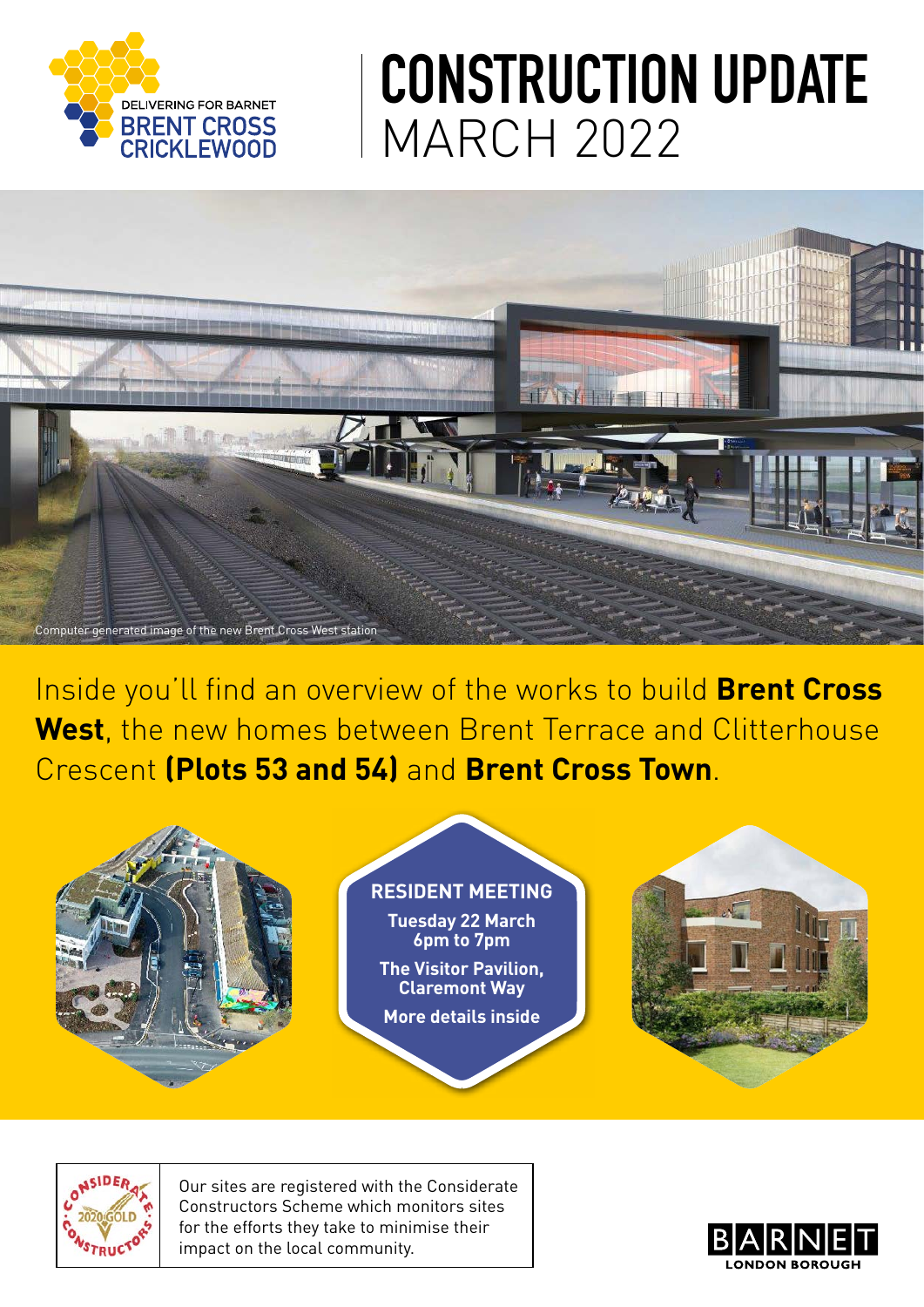### CONSTRUCTION ACTIVITIES: BRENT CROSS WEST

#### **OUR CONTRACTORS:**

• Barnet Council, in partnership with Mace, are working with Network Rail, VolkerFitzpatrick, and Amey to build the new Brent Cross West station which is due to be completed this year.

#### **WORKING HOURS:**

- Our standard working hours on the project are Monday to Saturday 8am to 9pm and, where consented, Sundays 8am to 5pm.
- However, over the next three months certain teams will be working day and night during the week and weekends, as permitted by the local authority.
- On this page you will find information about the work happening on site that may impact you.
- We do not expect any particularly noisy works during the next three months. On occasions when works are taking place overnight or at weekends we email our local distribution list. To be included please contact: **TransformingBX@Barnet.gov.uk**
- You'll also find a three-month programme of permitted construction works at **[TransformingBX.co.uk/new-station](http://TransformingBX.co.uk/new-station )**

#### What's happening where



#### **SITE UPDATE:**

**1**

- The works on the station are progressing well with the steelwork completed on the overbridges and main concourse.
- Works to clad the overbridges and install the station roof are underway, glass walling on the northern concourse has been installed.
- The stairs have been completed from the concourse down to the platforms and in the eastern entrance. Escalators have also been installed in the eastern entrance.

#### **SIDINGS AND TRACK WORKS:**

- On 26 and 27 March (and possibly 10 April) there will be drainage works which involves some digging.
- From the 11 June to 3 July the team will be carrying out general groundworks and the replacement of the overhead wires.
- A small number of lorries and vans will need to use the Brent Terrace South access gate to carry out these works. Banksman in the area have been briefed and drivers instructed to go straight to site (no earlier than 8am).

#### **STATION WORKS: 2**

- On the 23 and 24 April the remaining steel roofbeams will be lifted in to place on the southern concourse.
- The installation of steelwork to the upper-level feature canopies, and platform level canopies will be completed over the coming months.
- Works to the station buildings are planned on most weekdays and Saturdays. They include building the lift shaft on the western entrance, drainage installation, and concrete block work to build the walls. A concrete slab will also be installed above the western entrance sub-station. We don't expect these activities to cause much noise.
- On the eastern entrance, the installation of the lifts, and the glulam timber beams and columns will be installed over the coming weeks.
- At platform level the concrete footprint is complete. Works to install block paving and copers, and begin the platform buildings are planned while the team are in possession of the railway and trains are not running.

#### **GET IN TOUCH:**

• If you have a question about the Brent Cross West works please contact us at

**TransformingBX@barnet.gov.uk**

Western Entrance **Eastern Entrance**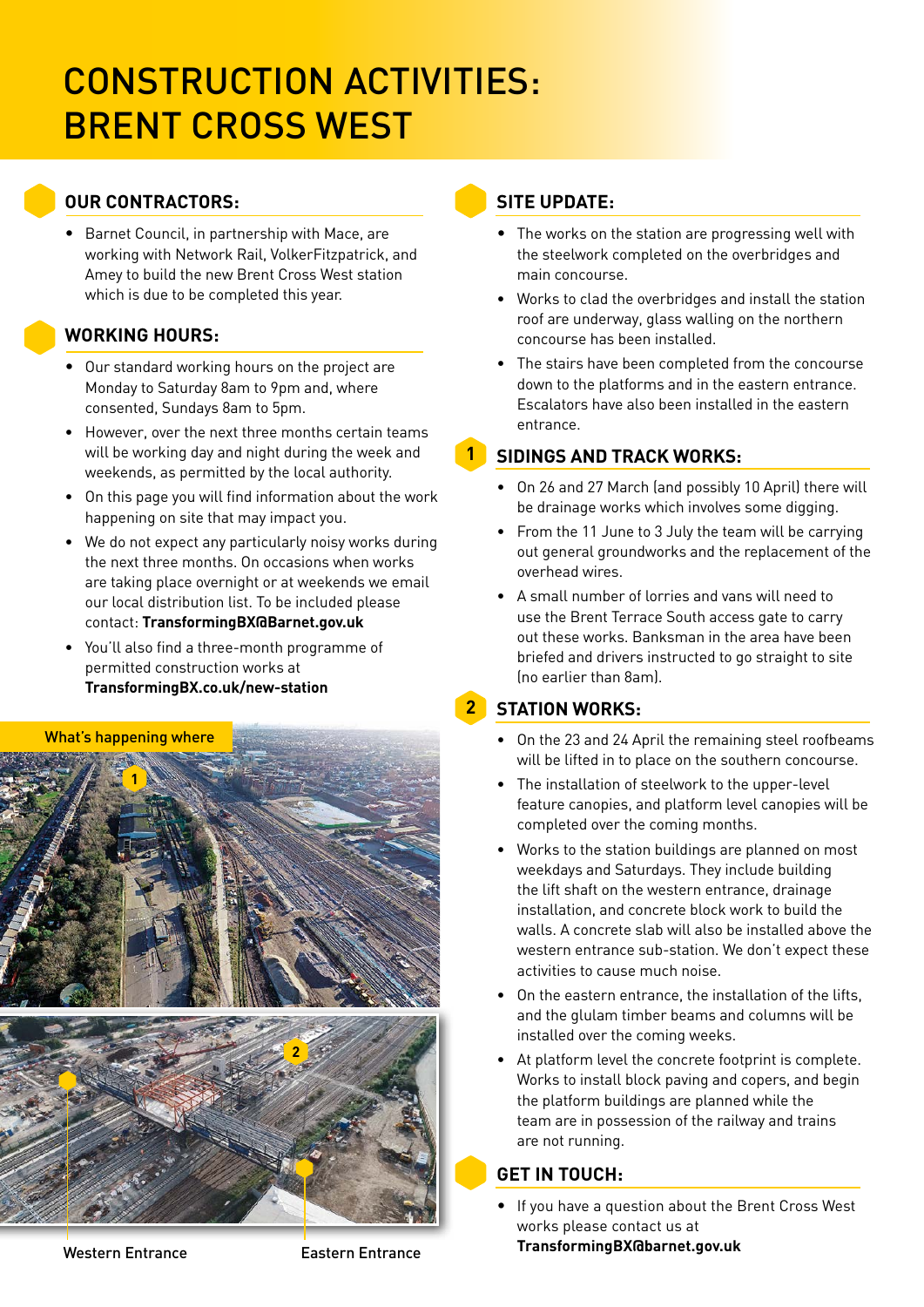

## CONSTRUCTION ACTIVITIES: PLOT 53 AND 54

#### **OUR CONTRACTORS:**

• Buglers, on behalf of L&Q, started work on Plots 53 and 54 on 21 June 2021 and will take around 20 months to complete the new homes.

#### **WORKING HOURS:**

- Monday to Friday 8am to 6pm and Saturday 8am to 1pm.
- •Easter Shutdown: Our site will close at 5pm on Thursday 14 April until 8am Tuesday 18 April.

#### **SITE UPDATE:**

- The groundworks to both Plots 53 and 54 are nearly completed and our teams will soon start to lay the brickwork for the new buildings.
- Our permanent site set up will take place in the coming weeks with the removal of our temporary site office and welfare units.



#### **CONSTRUCTION WORKS:**

- Concrete pours to the foundations of Plot 53 are now completed and one more will take place on 15 March for Plot 54.
- During April a mobile crane will come to site over two days to enable the lifting of flooring and materials onto site.
- Following this, you will slowly see the build creep above the top of the hoarding.
- We continue to put banksman on site from an earlier start time of 7am.
- A community notice board is located on the hoarding of both Plot 53 and Plot 54, it includes weekly details of site traffic, construction information, a monthly newsletter and site team contact details.

#### **UTILITY WORKS:**

- On Saturday 19 and Sunday 20 March the pedestrian footpath from Brent Terrace to Clitterhouse Road will be closed to allow UKPN to carry out essential works to their sub-station.
- On Saturday 26 and Sunday 27 March UKPN will complete a road crossing outside no. 79 Brent Terrace.
- Contractors will be connecting the water supply to the new development from the 4 April. Traffic management will be put in place and contractors will be speaking directly to residents ahead of the works.

#### **HOARDING DESIGN:**

• L&Q are working with Wood Street Walls to complete the hoarding project. Wood Street Walls is a London based organisation working to empower local communities and artists in public space. Working with Wood Street Walls, L&Q will create workshops to look at developing designs and then set up a voting system for residents to choose their favourite. Over the next few weeks L&Q will contact residents to invite them to the local workshops.

#### **GET IN TOUCH:**

- Helena O'Keeffe is the Buglers Team Resident Liaison Officer for this development.
- Helena can be contacted on 01923 777 988 or 07706 350 588 or via email at **[HelenaOKeeffe@bugler.co.uk](mailto:HelenaOKeeffe%40bugler.co.uk?subject=)**



### **RESIDENT MEETING - FUTURE PATH CLOSURES**

Barnet Council with developers Argent Related, Buglers and L&Q will be hosting a residents' meeting on Tuesday 22 March from 6pm to 7pm at The Visitor Pavilion, Claremont Way.

The drop in session will give an update on construction in the area and discuss forthcoming changes to access from Brent Terrace to Tilling Road.

If you are unable to make this meeting and would like to discuss the works in the area please contact us at **transformingBX@barnet.gov.uk** to arrange an alternative discussion.